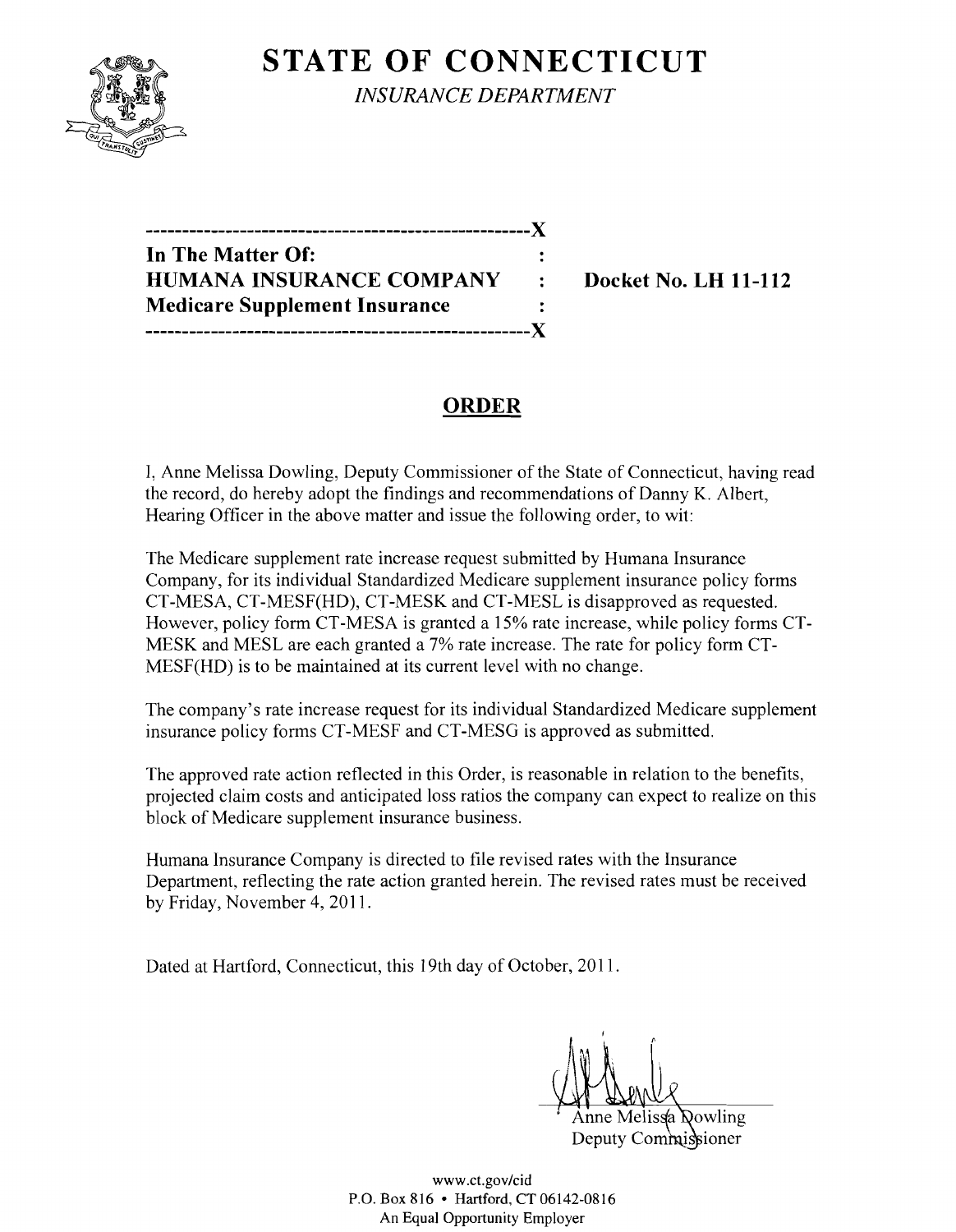# **STATE OF CONNECTICUT**



*INSURANCE DEPARTMENT* 

**In The Matter Of: HUMANA INSURANCE COMPANY : Docket No. LH 11-112 Medicare Supplement Insurance -----------------------------------------------------)(** 

**-----------------------------------------------------)(** 

#### **PROPOSED FINAL DECISION**

## 1. **INTRODUCTION**

The Insurance Commissioner of the State of Connecticut is empowered to review rates charged for individual and group Medicare supplement policies sold to any resident of this State who is eligible for Medicare. The source for this regulatory authority is contained in Chapter 700c and Section 38a-495a of the Connecticut General Statutes.

After due notice a hearing was held at the Insurance Department in Hartford on September 28, 2011, to consider whether or not the rate increase requested by Humana Insurance Company on its individual standardized Medicare supplement business should be approved.

No one from the general public attended the hearing.

No representative from Humana Insurance Company attended the hearing.

The hearing was conducted in accordance with the requirements of Section 38a-474, Connecticut General Statutes, the Uniform Administrative Procedures Act, Chapter 54 of the Connecticut General Statutes, and the Insurance Department Rules of Practice, Section 38a-8-1 et seq. of the Regulations of Connecticut State Agencies.

A Medicare supplement (or Medigap) policy is a private health insurance policy sold on an individual or group basis which provides benefits that are additional to the benefits provided by Medicare. For many years Medicare supplement policies have been highly regulated under both state and federal law to protect the interests of persons eligible for Medicare who depend on these policies to provide additional coverage for the costs of health care.

Effective December 1, 2005, Connecticut amended its program of standardized Medicare supplement policies in accordance with Section 38a-495a of the Connecticut General Statutes, and Sections 38a-495a-l through 38a-495a-21 of the Regulations of Connecticut Agencies. This program, which conforms to federal requirements, provides that all insurers offering Medicare supplement policies for sale in the state must offer the basic "core" package of benefits known as Plan A. Insurers may also offer anyone or more of eleven other plans (Plans B through L).

> www.ct.gov/cid P.O. Box 816 • Hartford, CT 06142-0816 An Equal Opportunity Employer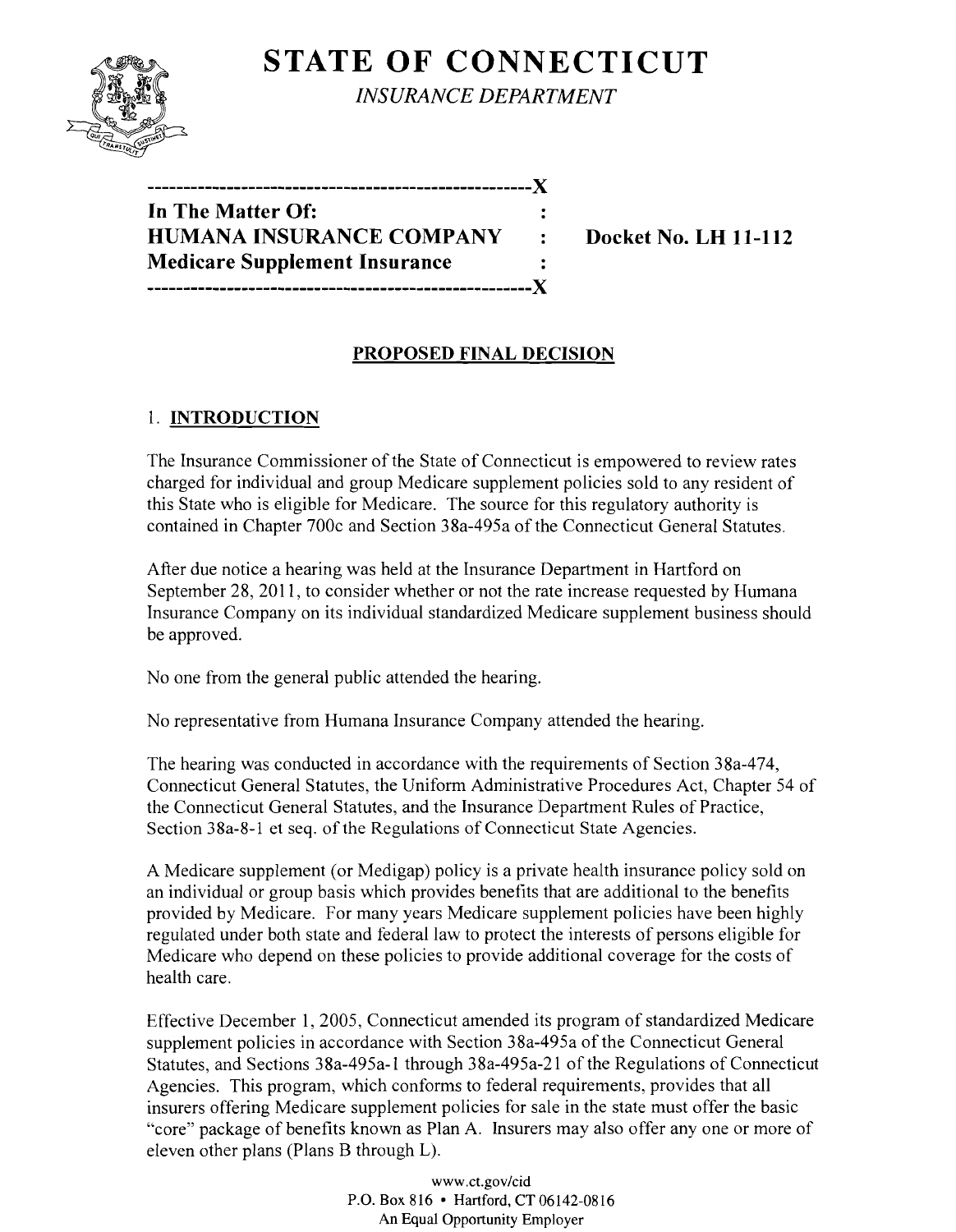Effective January 1,2006, in accordance with Section 38a-495c ofthe Connecticut General Statutes (as amended by Public Act 05-20) premiums for all Medicare supplement policies in the state must use community rating. Rates for Plans A through L must be computed without regard to age, gender, previous claims history or the medical condition of any person covered by a Medicare supplement policy or certificate.

The statute provides that coverage under Plan A through L may not be denied on the basis of age, gender, previous claims history or the medical condition of any covered person. Insurers may exclude benefits for losses incurred within six months from the effective date of coverage based on a pre-existing condition.

Effective October 1, 1998, carriers that offer Plan B or Plan C must make these plans as well as Plan A, available to all persons eligible for Medicare by reason of disability.

Insurers must also make the necessary arrangements to receive notice of all claims paid by Medicare for their insureds so that supplemental benefits can be computed and paid without requiring insureds to file claim forms for such benefits. This process of direct notice and automatic claims payment is commonly referred to as "piggybacking" or "crossover".

Sections 38a-495 and 38a-522 of the Connecticut General Statutes, and Section 38a-495a-IO of the Regulations of Connecticut Agencies, state that individual and group Medicare supplement policies must have anticipated loss ratios of 65% and 75%, respectively. Under Sections 38a-495-7 and 38a-495a-10 of the Regulations of Connecticut Agencies, filings for rate increases must demonstrate that actual and expected losses in relation to premiums meet these standards, and anticipated loss ratios for the entire future period for which the requested premiums are calculated to provide coverage must be expected to equal or exceed the appropriate loss ratio standard.

Section 38a-473 of the Connecticut General Statutes provides that no insurer may incorporate in its rates for Medicare supplement policies factors for expenses that exceed 150% of the average expense ratio for that insurer's entire written premium for all lines of health insurance for the previous calendar year.

#### II. **FINDINGS OF FACT**

After reviewing the exhibits entered into the record of this proceeding, and utilizing the experience, technical competence and specialized knowledge of the Insurance Department, the undersigned makes the following findings of fact:

- 1. Humana Insurance Company has requested a 35.0% rate increase on its individual standardized Plan A, a 10% increase for Plans F and G, a 12% increase for highdeductible Plan F and a 14% increase for Plans K and L.
- 2. As of March 31, 2011 there were 285 policies in-force in Connecticut and 48,065 nationwide.
- 3. A rate increase of 12.0% was effective in October of 2009.
- 4. Humana has certified that their expense factors are in compliance with section 38a-473, e.G.S.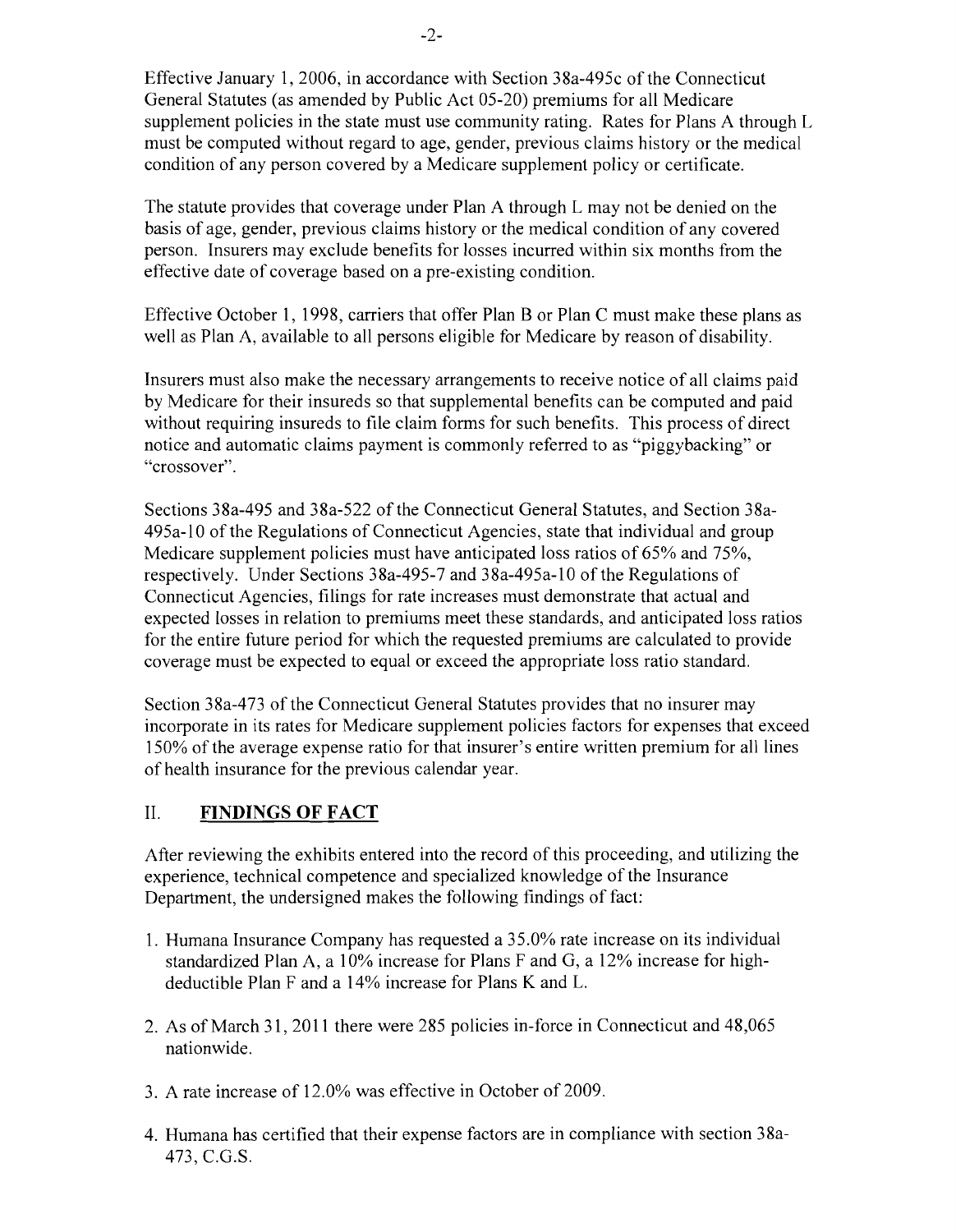- 5. Humana has conformed to subsection (e) of section 38a-495c, C.G.S. regarding the automatic claims processing requirement.
- 6. The proposed rates are designed to satisfy the Connecticut regulatory loss ratio of 65%.
- 7. Connecticut specific experience is not yet credible, therefore nationwide data was used to analyze the rate increase request.
- 8. Below are the loss ratios for each Plan in Connecticut, for 2009, 2010 and inceptionto-date:

| Plan  | 2009   | 2010   | Inception |
|-------|--------|--------|-----------|
| A     | 42.3%  | 260.7% | 136.5%    |
| F     | 74.5%  | 99.4%  | 92.1%     |
| F(HD) | 11.4%  | 106.8% | 56.8%     |
| G     | 186.4% | 302.4% | 234.2%    |
| K     | 69.5%  | 58.2%  | 60.9%     |
|       | 45.1%  | 52.9%  | 51.6%     |
| Total | 68.6%  | 124.0% | 100.5%    |

9. Below are the loss ratios for each Plan nationwide, for 2009, 2010 and inception-todate:

| Plan  | 2009   | 2010   | Inception |
|-------|--------|--------|-----------|
| A     | 136.1% | 140.8% | 136.7%    |
| F     | 85.1%  | 86.3%  | 83.8%     |
| F(HD) | 46.9%  | 42.6%  | 51.1%     |
| G     | 186.4% | 302.4% | 234.2%    |
| K     | 64.0%  | 60.4%  | 61.9%     |
|       | 64.5%  | 62.5%  | 63.9%     |
| Total | 83.9%  | 84.5%  | 82.6%     |

1O.Humana's Medicare supplement rate filing proposal is in compliance with the requirements of regulation 38a-474 as it applies to the contents of the rate submission as well as the actuarial memorandum.

#### III. RECOMMENDATION

Recommend that the requested rate increases for Plan A, high-deductible Plan F, Plan K and Plan L be disapproved as submitted, but limited to 15% for Plan A, no increase for high-deductible Plan F and a  $7\%$  increase for Plan K and L. Plan A was reduced for lack of credibility both in Connecticut and on a nationwide basis. High-deductible Plan F was reduced as a result of the Connecticut and nationwide loss ratio both below the statutory requirement of 65% and the reduction to Plan K and L was related to the current Connecticut specific and nationwide loss ratio experience.